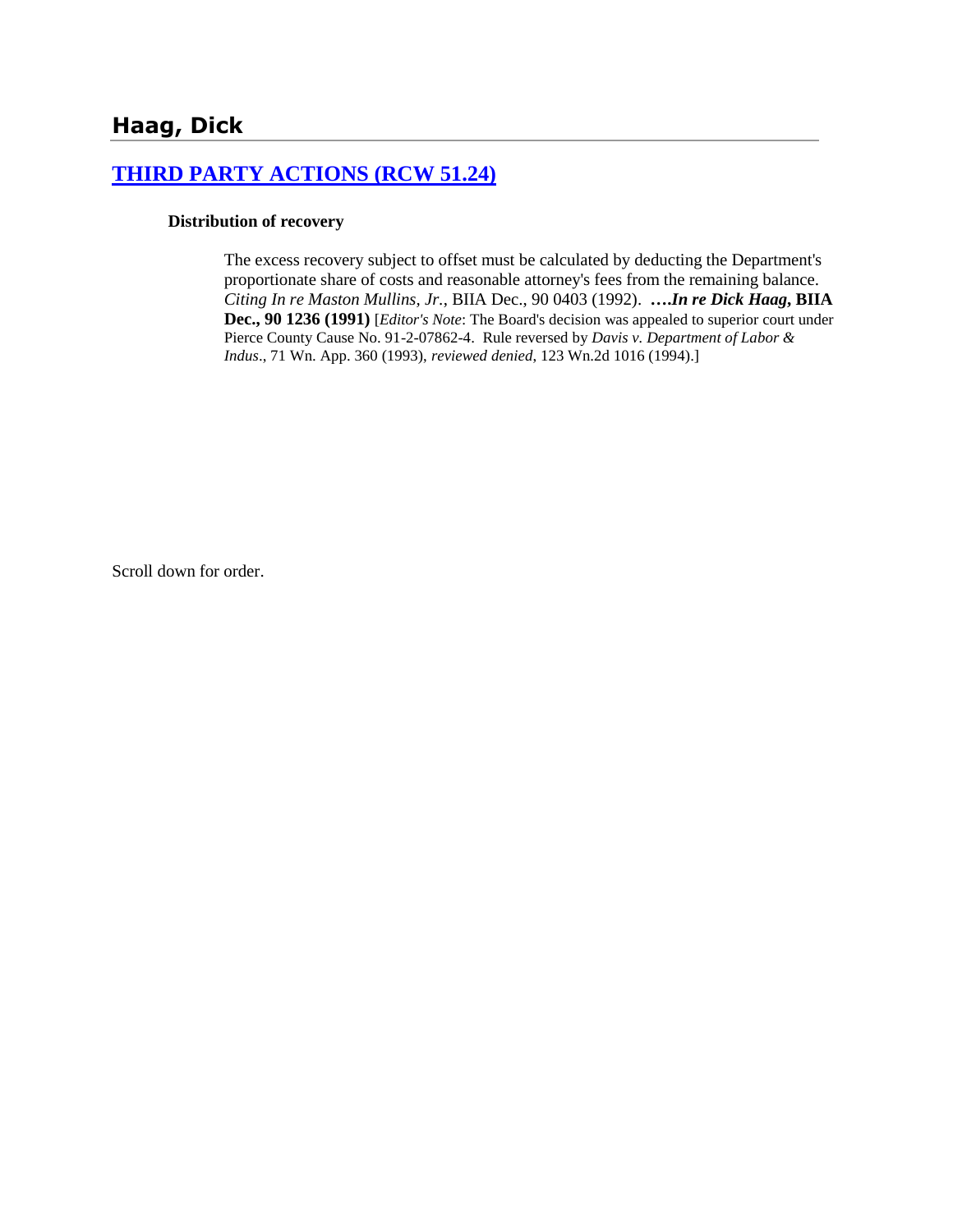#### **BEFORE THE BOARD OF INDUSTRIAL INSURANCE APPEALS STATE OF WASHINGTON**

**)**

**IN RE: DICK K. HAAG ) DOCKET NO. 90 1236**

**CLAIM NO. J-358794 ) DECISION AND ORDER**

APPEARANCES:

Claimant, Dick K. Haag, by Small, Snell, Logue & Weiss, P. S., per Richard E. Weiss

Employer, Continental Systems, Inc., by Pete Kennedy, President

Department of Labor and Industries, by The Attorney General, per Beverly Norwood Goetz, Assistant

This is an appeal filed by the claimant, Dick K. Haag, on March 12, 1990 from an order of the Department of Labor and Industries dated January 29, 1990. The Department order of January 29, 1990 adhered to the provisions of a Department order dated January 11, 1990 which superseded an order of December 22, 1989 and made the following distribution of a \$300,000.00 third party settlement pursuant to the provisions of RCW 51.24.060: \$114,124.77 for attorneys' fees and costs; \$117,754.72 to the claimant; and \$68,119.51 to the Department. The order further declared a statutory lien on behalf of the Department in the amount of \$109,946.60; declared that the Department had received payment of \$107,824.13; and remits to the claimant \$39,704.62 and determines that the claimant will receive no further benefits until such time as an excess recovery totaling \$50,000.00 has been expended by the claimant for costs incurred as a result of the conditions covered by the claim. The Department order is **REVERSED AND REMANDED.**

# **DECISION**

Pursuant to RCW 51.52.104 and RCW 51.52.106, this matter is before the Board for review and decision on a timely Petition for Review filed by the claimant to a Proposed Decision and Order issued on December 14, 1990 in which the order of the Department dated January 29, 1990 was reversed and the claim remanded to the Department with direction to distribute the third party recovery as follows: \$119,749.70 to the attorney for fees and costs, \$114,191.96 to the claimant, and \$66,058.34 to the Department. The industrial appeals judge made the following calculations:

1. Gross recovery: \$300,000.00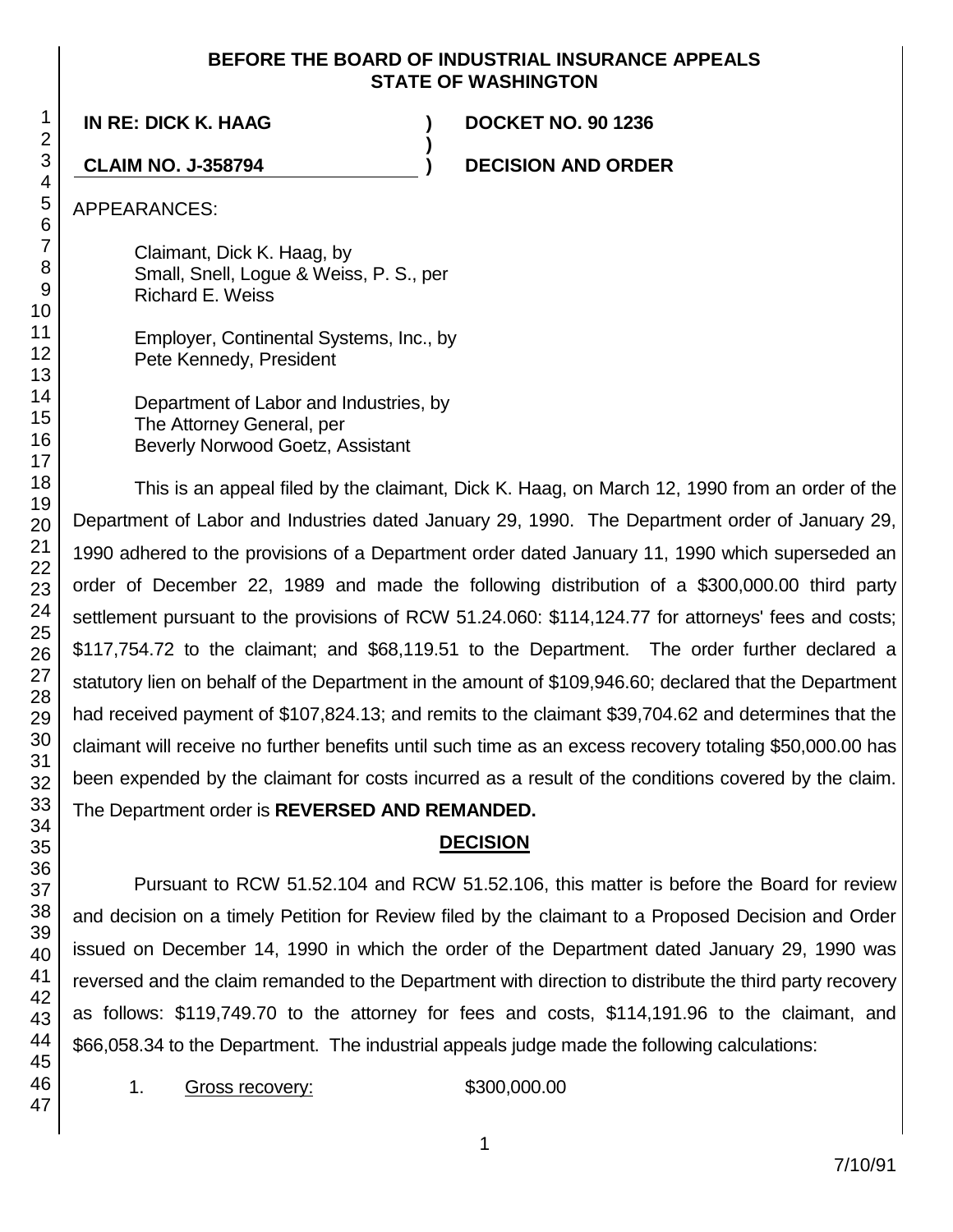| 2. | Attorneys' fees and costs<br>paid pursuant to<br>RCW 51.24.060(1)(a):                                                                        | - \$119,749.70  |
|----|----------------------------------------------------------------------------------------------------------------------------------------------|-----------------|
|    | Net Recovery:                                                                                                                                | \$180,250.30    |
| 3. | Claimant's 25% share of net<br>recovery pursuant to<br>RCW 51.24.060(1)(b):                                                                  | - \$45,062.58   |
|    | Balance:                                                                                                                                     | \$135,187.72    |
| 4. | Department's lien reduced<br>by its proportionate share<br>of attorneys' fees and costs<br>calculated pursuant to<br>RCW 51.24.060(1)(c)(1): | $-$ \$66,058.34 |
|    | Remaining Balance:                                                                                                                           | \$69,129.38     |

We agree with our industrial appeals judge's calculation of the dollar amounts to be distributed to the claimant, his attorney, and to the Department respectively. We disagree, however, with our industrial appeals judge's conclusion that Mr. Haag can receive no additional compensation or benefits from the Department until his future entitlement equals \$50,000.00. The industrial appeals judge treated the Department's proportionate share of attorneys' fees and costs as if it were included in the excess recovery subject to offset under RCW 51.24.060(1)(d) and (e). He determined that under the terms of RCW 51.24.060(1) the excess subject to offset would be \$69,129.38, but based upon the testimony of Virginia Anderson, a third party adjudicator with the Department, he determined that the Department had negotiated a reduction of the excess subject of offset to \$50,000.00. RCW 51.24.060(1)(c)(ii) dictates a different result. That section specifically excludes the Department's share of attorneys' fees and costs from both the remaining balance (RCW 51.24.060(1)(d)) and from the excess subject to offset (RCW 51.24.060(1)(e)).

Mr. Haag sustained an industrial injury while in the course of his employment with Continental Systems, Inc. The injury was due to the negligence of a third party. Mr. Haag filed an application for workers' compensation benefits with the Department of Labor and Industries. Mr. Haag also filed a civil lawsuit against the liable third party, who settled for \$300,000.00. At the time of the settlement,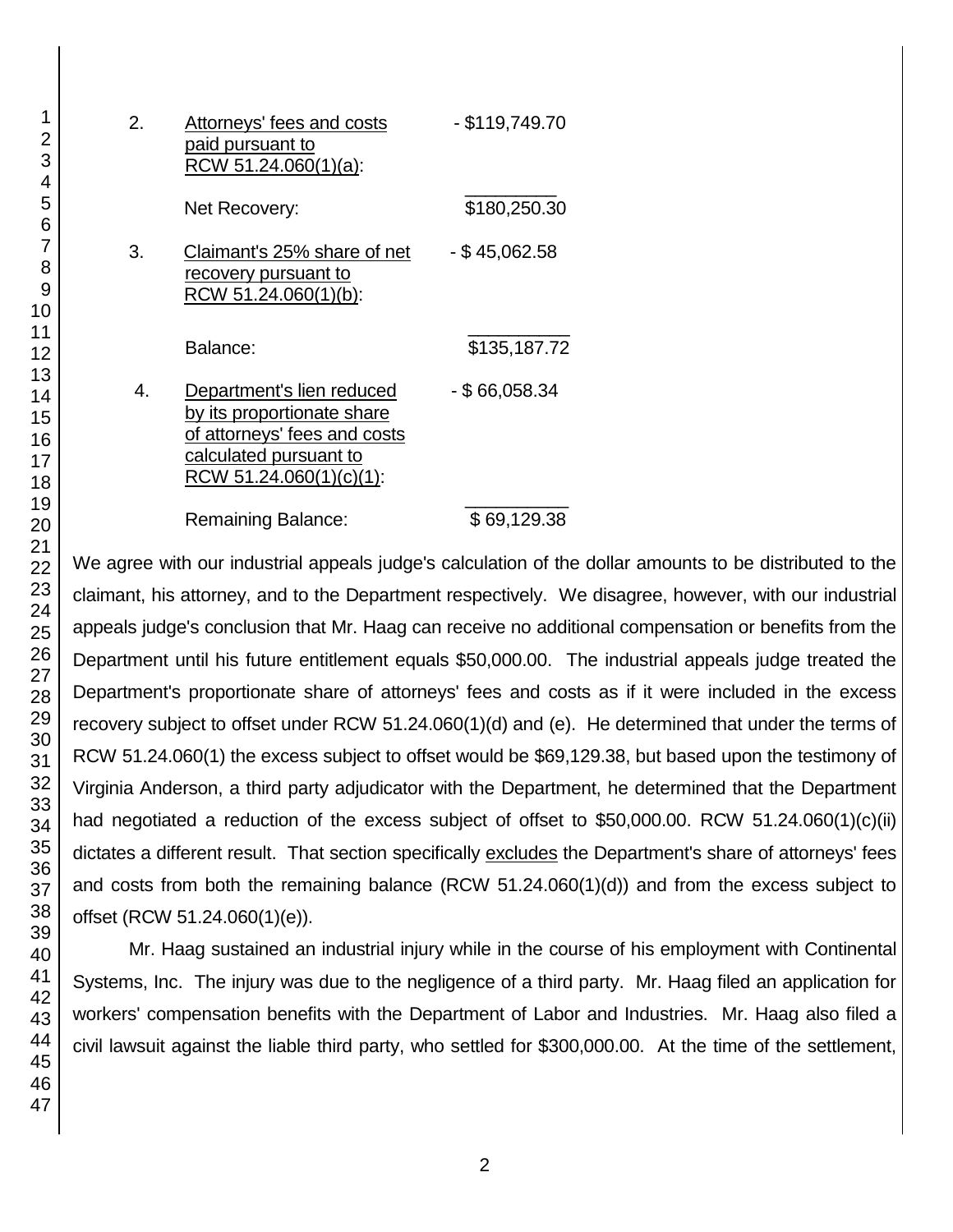the Department had paid Mr. Haag \$109,946.60. Attorneys' fees and costs in the third party settlement were \$119,749.70.

The controlling statute is RCW 51.24.060(1):

If the injured worker or beneficiary elects to seek damages from the third person, any recovery made shall be distributed as follows:

(a) The costs and reasonable attorneys' fees shall be paid proportionately by the injured worker or beneficiary and the department and/or selfinsurer;

(b) The injured worker or beneficiary shall be paid twenty-five percent of the balance of the award; provided, That in the event of a compromise and settlement by the parties, the injured worker or beneficiary may agree to a sum less than twenty-five percent;

(c) The department and/or self-insurer shall be paid the balance of the recovery made, but only to the extent necessary to reimburse the department and/or self-insurer for compensation and benefits paid;

(i) The department and/or self-insurer shall bear its proportionate share of the costs and reasonable attorneys' fees incurred by the worker or beneficiary to the extent of the benefits paid or payable under this title: Provided, That the department or self-insurer may require court approval of costs and attorneys' fees or may petition a court for determination of the reasonableness of costs and attorneys' fees.

(ii) The sum representing the department's and/or self-insurer's proportionate share shall not be subject to subsection (1)(d) and (e) of this section.

(d) Any remaining balance shall be paid to the injured worker or beneficiary;

(e) Thereafter no payment shall be made to or on behalf of a worker or beneficiary by the department and/or self-insurer for such injury until the amount of any further compensation and benefits shall equal any such remaining balance. Thereafter, such benefits shall be paid by the department and/or self-insurer to or on behalf of the worker or beneficiary as though no recovery had been made from a third person;

Our industrial appeals judge relied upon the decision in Longview Fibre Company v. Dep't of Labor & Indus., 58 Wn.App. 751 (1989) rev. denied, 115 Wn.2d 1010 (1990) (hereinafter, the McGee decision). Applying the formula set forth in McGee, our industrial appeals judge correctly determined that the Department's proportionate share of attorneys' fees and costs under RCW 51.24.060(1) is calculated by multiplying a fraction, the numerator of which is the amount of the reimbursement lien and the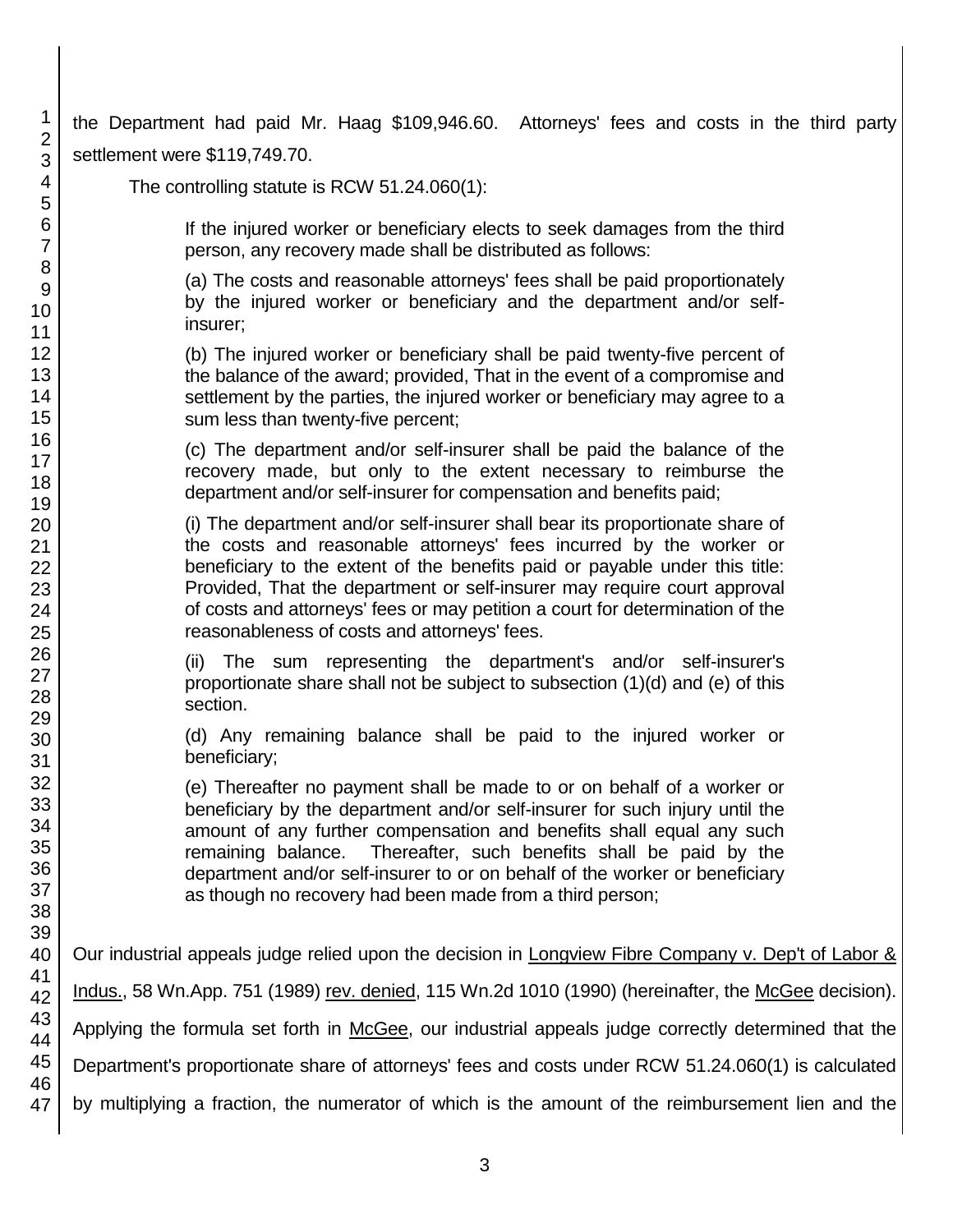denominator being the gross recovery from the third party, times the total attorneys' fees and costs incurred by the worker.

We start with the following figures:

| 1.  | Gross recovery:           | \$300,000.00 |
|-----|---------------------------|--------------|
| -2. | Attorneys' fees and costs | \$119,749.70 |
|     | incurred by worker:       |              |
| -3. | Reimbursement lien:       | \$109,946.60 |

The ratio of the reimbursement lien to the gross recovery is .3665. Multiplying the total amount of attorneys' fees and costs (\$119,749.70) by .3665, the Department's proportionate share as contemplated by RCW 51.24.060(1)(c)(i) is \$43,888.26. That amount is then subtracted from the total reimbursement lien and the reduced lien is calculated as follows:

|    | <b>Reimbursement Lien:</b>                                             | \$109,946.60 |  |  |
|----|------------------------------------------------------------------------|--------------|--|--|
| 2. | Department's proportionate -<br>share of attorneys' fees<br>and costs: | \$43,888.26  |  |  |
| 3  | Reduced lien:                                                          | \$66,058.34  |  |  |

Pursuant to the provisions of RCW 51.24.060, the gross recovery is distributed as follows:

| 1. | Gross recovery:                                                                                                                             | \$300,000.00     |
|----|---------------------------------------------------------------------------------------------------------------------------------------------|------------------|
| 2. | Attorneys' fees and costs<br>$(RCW 51.24.060(1)(a))$ :                                                                                      | $-$ \$119,749.70 |
|    | Net recovery:                                                                                                                               | \$180,250.30     |
| 3. | Claimant's 25% share of<br>net recovery pursuant to<br>RCW 51.24.060(1)(b):                                                                 | $-$ \$45,062.58  |
|    | Balance:                                                                                                                                    | \$135,187.72     |
| 4. | Department's lien reduced<br>by its proportionate share<br>of attorneys' fees and costs<br>calculated pursuant to<br>RCW 51.24060(1)(c)(i): | - \$66,058.34    |
|    | Remainder:                                                                                                                                  | \$69,129.38      |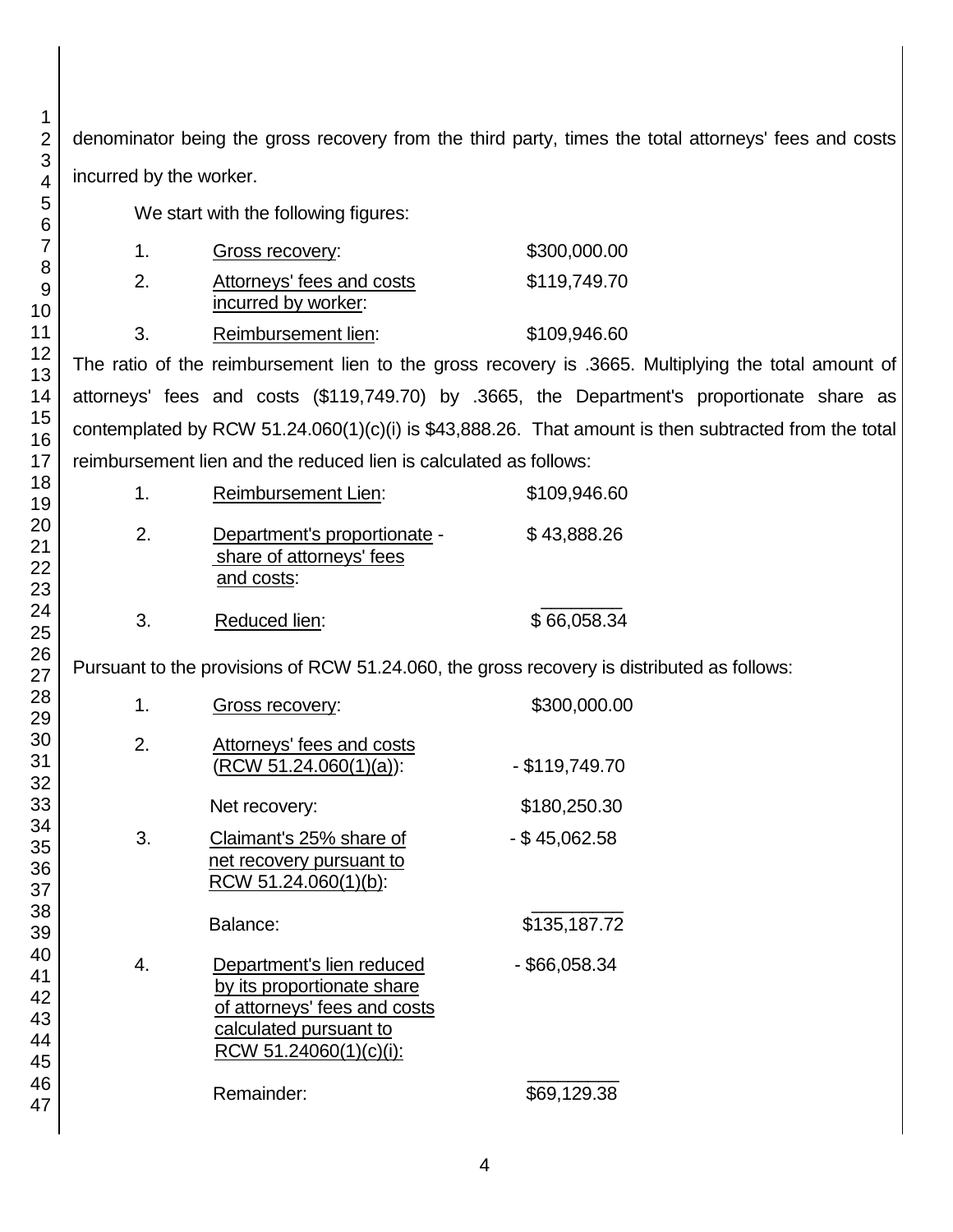The remaining balance of \$69,129.38 is to be paid to Mr. Haag pursuant to the provisions of RCW 51.24.060(1)(d) which states, "Any remaining balance shall be paid to the injured worker or beneficiary."

We agree with our industrial appeals judge's calculations up to this point. We have granted review, however, because of our industrial appeals judge's determination that, pursuant to the provisions of RCW51.24.060(1)(e), no further payment is to be made to Mr. Haag until the amount of any further compensation and benefits shall equal \$50,000.00. The sole issue before us is the amount, if any, which should be treated as the excess recovery subject to offset against the payment of future benefits pursuant to RCW 51.24.060(1)(e). As the figures set forth above demonstrate, the industrial appeals judge calculated the excess recovery subject to offset by subtracting the Department's reduced reimbursement lien from the balance (\$69,129.38, but reduced by the agreement of the parties to \$50,000.00).

In McGee the Court stated:

A remainder according to subsection  $(1)(d)$  is whatever is left when the reduced lien is offset against the balance.

## McGee, at 757.

The "remaining balance", according to RCW 51.24.060(1)(d), is paid to the worker. However, for the reasons stated below, the amount of this remainder cannot be the same as the amount of the excess recovery subject to offset without running afoul of RCW 51.24.060(1)(c)(ii), which provides:

> The sum representing the department's and/or self-insurer's proportionate share shall not be subject to subsection (1)(d) and (e) of this section.

It is true that the rote application of the equation set forth by the appellate court in McGee, considered with dicta defining the remainder, would seem to support the industrial appeal judge's interpretation. However, if the Department is to truly offset an excess amount of the third party recovery against future benefits and contribute its proportionate share of attorneys' fees and costs, the excess recovery subject to offset must be calculated by deducting the amount of the Department's proportionate share of attorneys' fees and costs from the "remainder" or "remaining balance". The calculation of the excess recovery subject to offset then looks like this:

| Gross recovery: |  |  | \$300,000.00 |
|-----------------|--|--|--------------|
|                 |  |  |              |

2. Attorneys' fees and costs - \$119,749.70 (RCW 51.24.060(1)(a)):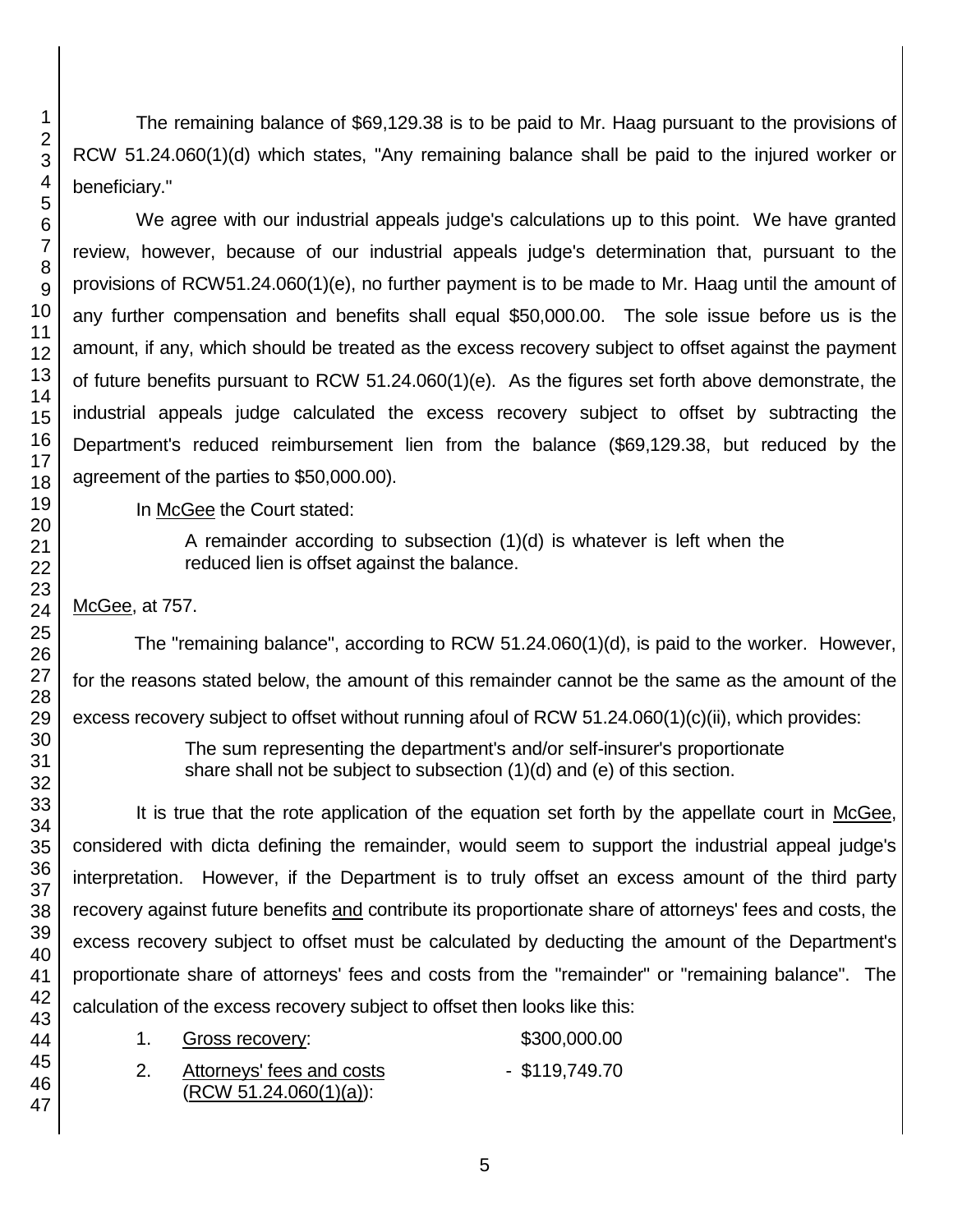| 3. | Net recovery:<br>Claimant's 25% share of net<br>recovery pursuant to<br>RCW 51.24.060(1)(b):                                                 | \$180,250.30<br>$-$ \$45,062.58 |
|----|----------------------------------------------------------------------------------------------------------------------------------------------|---------------------------------|
|    | Balance:                                                                                                                                     | \$135,187.72                    |
| 4. | Department's lien reduced<br>by its proportionate share<br>of attorneys' fees and costs<br>calculated pursuant to<br>RCW 51.24.060(1)(c)(1): | - \$66,058.34                   |
|    | Remaining Balance:                                                                                                                           | \$69,129.38                     |
| 5. | Department's proportionate<br>share of attorneys' fees and<br>costs:                                                                         | - \$43,888.26                   |
|    | Excess:                                                                                                                                      | \$25,241.12                     |

In the recent case of In re Maston Mullins, Jr., BIIA Dec. 90 0403 (June 14, 1991) we first set forth the calculation method we are using in the instant case. In Mullins, the calculations stopped at the fifth step because the Department's proportionate share of attorneys' fees and costs was greater than the remaining balance, leaving no excess recovery subject to offset. We noted, however, that if the remaining balance were greater than the Department's proportionate share of attorneys' fees and costs (as it is in this case) an additional step would be necessary. This step first involves determining the ratio of the excess to the gross recovery. That ratio is .0841. The total attorneys' fees and costs of \$119,749.70 is multiplied by the ratio (.0841) to determine the Department's proportionate share of attorneys' fees and costs to be paid on the excess recovery subject to offset, i.e., \$10,070.19. The excess recovery of \$25,241.12 is therefore reduced by \$10,070.19, and the excess subject to offset against future benefits is \$15,170.93. Rather than restate in this case all the reasoning supporting this holding, we incorporate the reasoning of In re Maston Mullins, Jr., by reference here.

One additional issue not raised in re Maston Mullins, Jr. is the claimant's contention that the Department is equitably estopped from seeking any different method for distributing the third party recovery than set forth in Exhibit No. 2. This is based upon communications between claimant's counsel and Virginia Anderson. We decline to apply equitable estoppel to the facts before us. For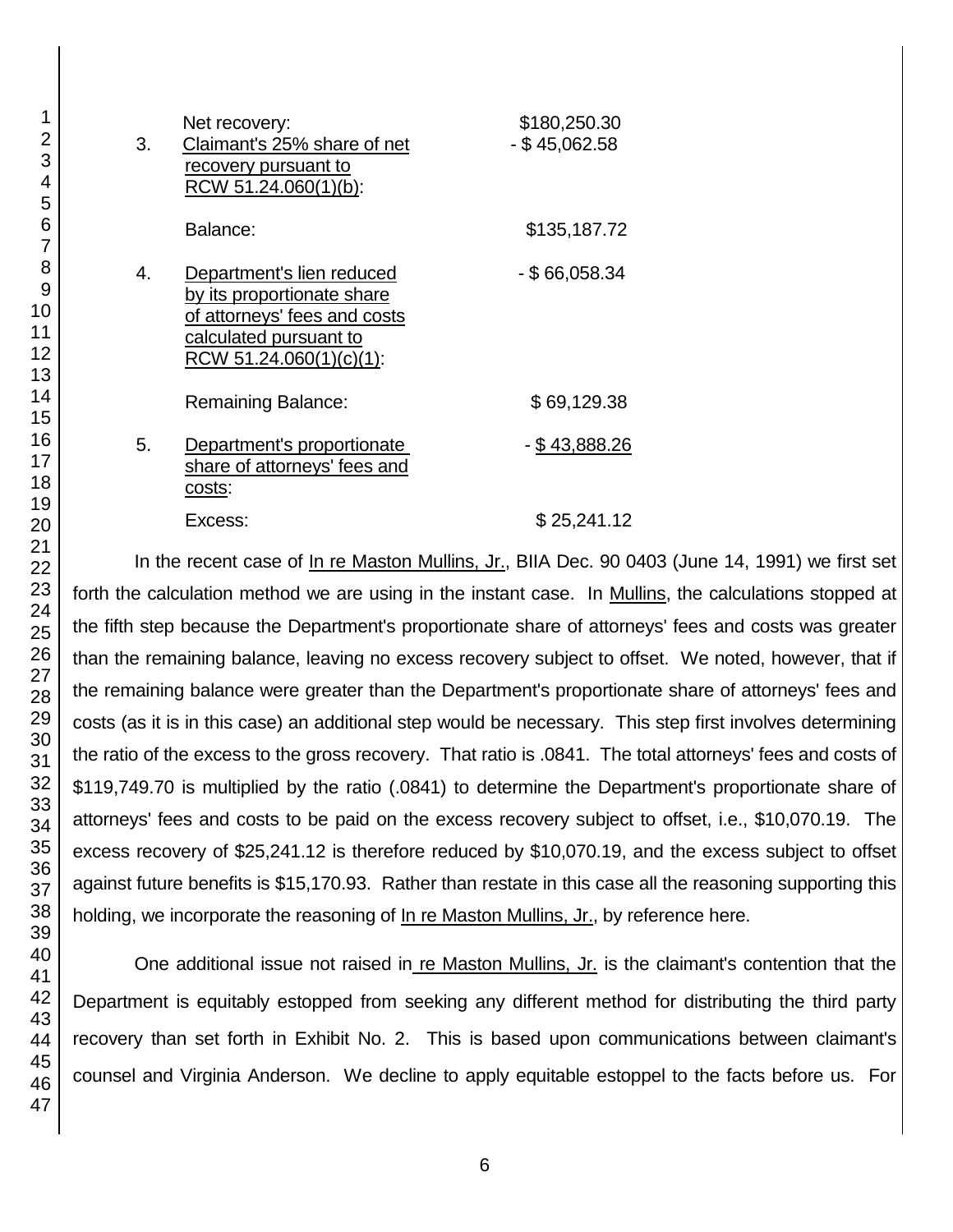equitable estoppel to apply, there needs to be a reliance upon a statement of facts. Equitable estoppel does not apply to cases where the representations concern questions of law. The responses of Virginia Anderson were clearly statements to Mr. Haag's attorney concerning her understanding of the correct application of RCW 51.24.060. (See Chemical Bank v. WPPSS, 102 Wn.2d 874, 905 (1984). "Equitable principals cannot be asserted to establish equitable relief in derogation of statutory mandates." Dep't of Labor & Indus. v. Dillon, 28 Wn. App 853, 855 (1981).

The Department order of January 29, 1990 is incorrect and is reversed. The matter is remanded to the Department with direction to distribute the third party recovery as follows:

| 1.  | Net share to attorney for fees and costs: | \$119,749.70 |
|-----|-------------------------------------------|--------------|
| 2.  | Net share to claimant:                    | \$114,191.96 |
| -3. | Net share to Department:                  | \$66,058.34  |
| 4.  | Excess recovery subject to offset:        | \$15,170.93  |

We hereby adopt proposed Finding of Fact No. 1 and proposed Conclusion of Law No. 1, and make the following additional findings and conclusions.

# **FINDINGS OF FACT**

- 2. The claimant sustained an industrial injury on November 2, 1983. In addition to filing a claim for workers' compensation benefits, he sued the liable third party. That lawsuit was settled for \$300,000.00.
- 3. The claimant incurred attorneys' fees and costs related to the third party settlement in the amount of \$119,749.70.
- 4. At the time of the settlement of the third party action, the Department had paid the claimant compensation and benefits in the amount of \$109,946.60. That amount is the reimbursement lien.
- 5. The Department's proportionate share of costs and attorneys' fees based on the reimbursement lien is calculated as follows:

Reimbursement lien  $$109.946.60 =$  .3665 Gross recovery \$300,000.00

.3665 X attorneys' fees and costs \$119,749.70 = \$43,888.26.

The Department's reduced lien is \$109,946.60 - \$43,888.26 = \$66,058.34.

6. The Department's proportionate share of costs and attorneys' fees with regard to any excess third-party suit recovery to be offset against future benefits is calculated as follows:

```
Excess $25.241.12 = .084
```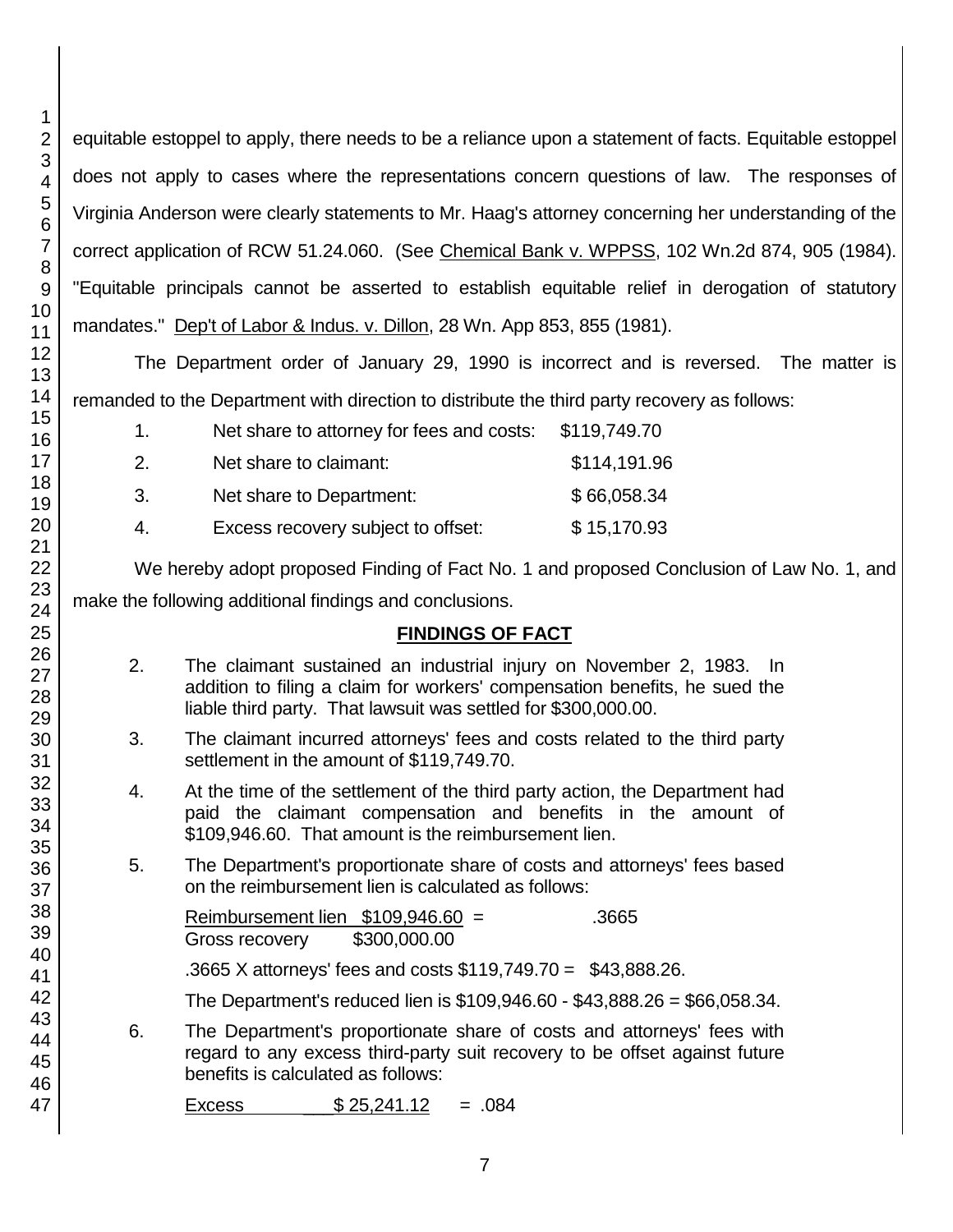|    | Gross Recovery \$300,000.00                                                                                                                     |              |
|----|-------------------------------------------------------------------------------------------------------------------------------------------------|--------------|
|    | .0841. .0841 x attorneys fees<br>and costs $$119,740.79 =$<br>\$10,070.19                                                                       |              |
| 7. | The distribution of the third party recovery is as follows:                                                                                     |              |
|    | a. Gross recovery:                                                                                                                              | \$300,000.00 |
|    | b. Attorneys' fees and costs<br>$(RCW 51.24.060(1)(a))$ :                                                                                       | \$119,749.70 |
|    | Net recovery:                                                                                                                                   | \$180,250.30 |
|    | c. Claimant's 25% share of net -<br>recovery pursuant to<br>RCW 51.24.060(1)(b):                                                                | \$45,062.58  |
|    | Balance:                                                                                                                                        | \$135,187.72 |
|    | d. Department's lien reduced<br>by its proportionate share<br>of attorneys' fees and costs<br>calculated pursuant to<br>RCW 51.24.060(1)(c)(1): | \$66,058.34  |
|    | <b>Remaining Balance:</b>                                                                                                                       | \$69,129.38  |
|    | e. Department's proportionate -<br>share of attorneys' fees and<br>costs:                                                                       | \$43,888.26  |
|    | Excess:                                                                                                                                         | \$25,241.12  |
|    | f. Department's proportionate<br>share of attorneys' fees and<br>costs for the excess:                                                          | \$10,070.19  |
|    | <b>Excess Recovery Subject to</b><br><b>Offset Against Future Benefits:</b>                                                                     | \$15,170.93  |
|    | CONCLUSIONS OF LAW                                                                                                                              |              |

### **CONCLUSIONS OF LAW** 2. There is an excess recovery subject to offset within the meaning of RCW 51.24.060(1)(e) only to the extent the remaining balance exceeds the Department's proportionate share of attorneys' fees and costs, because RCW 51.24.060(1)(c)(ii) specifically excludes the Department's

- proportionate share of attorneys' fees and costs from RCW 51.24.060(1)(e), i.e., from the excess recovery subject to offset. 3. The Department order entered on January 29, 1990, which adhered to the provisions of an order dated January 11, 1990 which superseded an order of December 22, 1989 and distributed the third party recovery of
- 1 2 3 4 5 6 7 8 9 10 11 12 13 14 15 16 17 18 19 20 21 22 23 24 25 26 27 28 29 30 31 32 33 34 35 36 37 38 39 40 41 42 43 44 45 46 47

\$300,000.00 as follows: \$114,124.77 for attorneys' fees and costs,